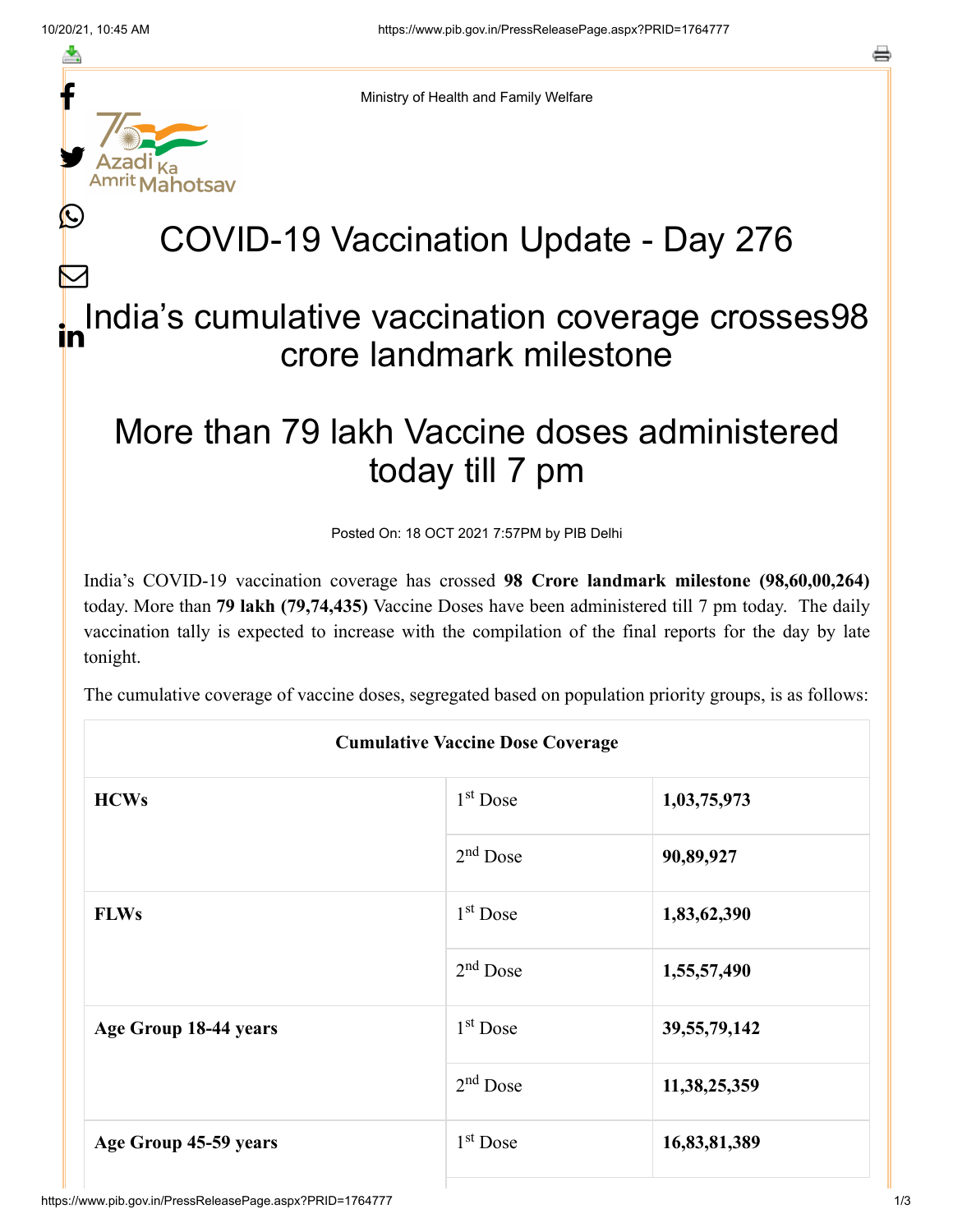| f                     |                                              | $2nd$ Dose | 8,70,47,204  |
|-----------------------|----------------------------------------------|------------|--------------|
|                       | Over 60 years                                | $1st$ Dose | 10,60,53,335 |
| $\bigcirc$            |                                              | $2nd$ Dose | 6,17,28,055  |
| $\boldsymbol{\nabla}$ | Cumulative 1 <sup>st</sup> dose administered |            | 69,87,52,229 |
|                       | Cumulative 2 <sup>nd</sup> dose administered |            | 28,72,48,035 |
| in                    | <b>Total</b>                                 |            | 98,60,00,264 |

Today's achievement in the vaccination exercise, segregated by population priority groups, is as follows:

| Date: 18 <sup>th</sup> October, 2021 (276 <sup>th</sup> Day) |                      |           |  |  |
|--------------------------------------------------------------|----------------------|-----------|--|--|
| <b>HCWs</b>                                                  | 1 <sup>st</sup> Dose | 109       |  |  |
|                                                              | $2nd$ Dose           | 11,867    |  |  |
| <b>FLWs</b>                                                  | 1 <sup>st</sup> Dose | 441       |  |  |
|                                                              | $2nd$ Dose           | 36,670    |  |  |
| Age Group 18-44 years                                        | 1 <sup>st</sup> Dose | 23,97,840 |  |  |
|                                                              | $2nd$ Dose           | 30,62,757 |  |  |
| Age Group 45-59 years                                        | $1st$ Dose           | 6,15,357  |  |  |
|                                                              | $2nd$ Dose           | 10,08,742 |  |  |
| Over 60 years                                                | 1 <sup>st</sup> Dose | 3,12,756  |  |  |
|                                                              | $2nd$ Dose           | 5,27,896  |  |  |
| 1 <sup>st</sup> Dose Administered in Total                   |                      | 33,26,503 |  |  |